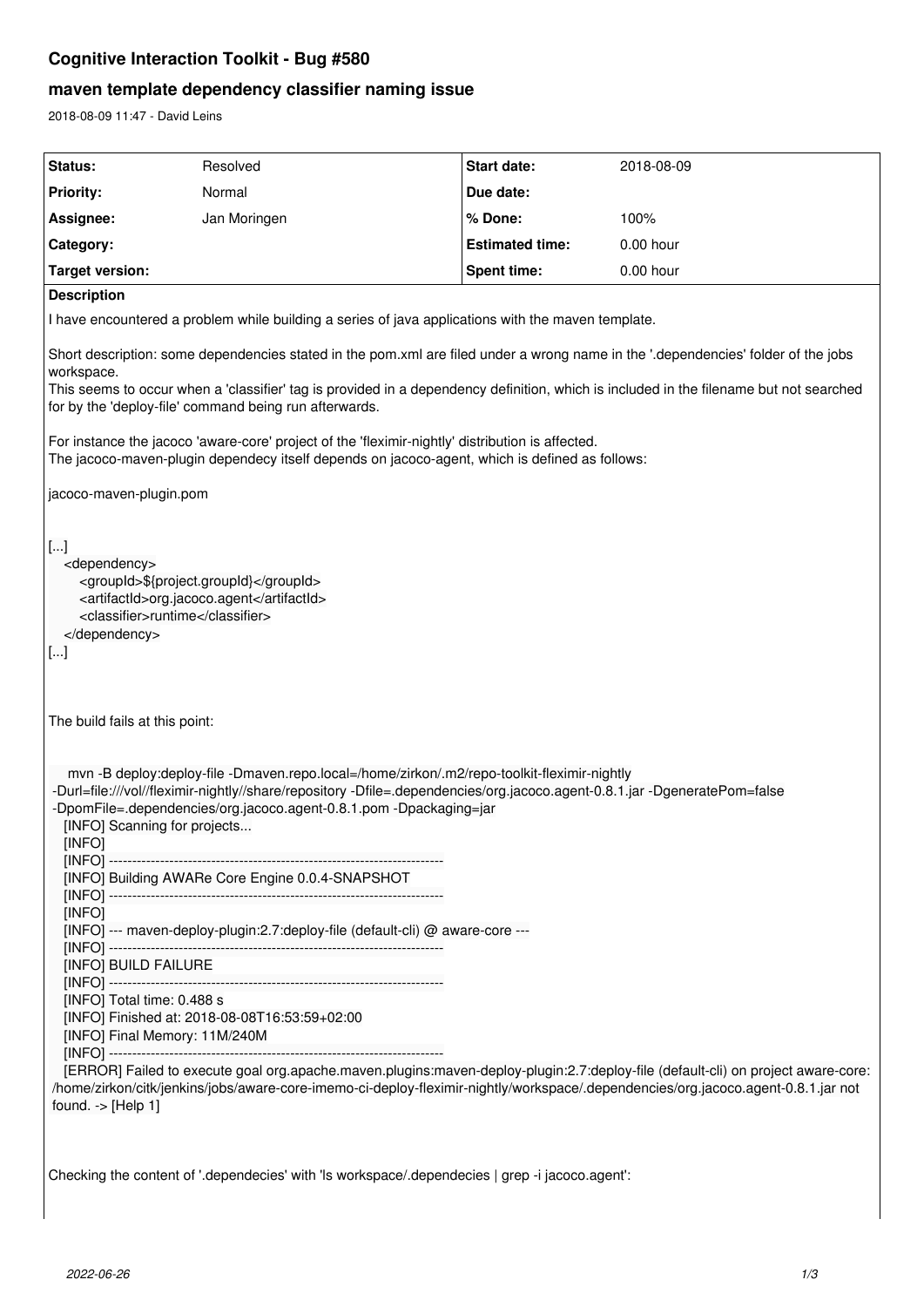org.jacoco.agent-0.8.1.pom org.jacoco.agent-0.8.1-runtime.jar

The same problem occurs with sisu-guice, where 'sisu-guice-2.1.7.jar' is searched, but inside the .dependencies folder the jar is named 'sisu-guice-2.1.7-noaop.jar'.

sisu-inject-bean.pom:

[...]

[...]

 <dependencies> <dependency> <groupId>org.sonatype.sisu</groupId> <artifactId>sisu-guice</artifactId> <classifier>noaop</classifier> <exclusions> <exclusion> <groupId>javax.inject</groupId> <artifactId>javax.inject</artifactId> </exclusion> <exclusion> <groupId>aopalliance</groupId> <artifactId>aopalliance</artifactId> </exclusion> </exclusions> </dependency> [...] <dependencies>

Renaming the affected jars between the download/caching and installation process is a workaround to get the build to succeed.

### **Associated revisions**

### **Revision c6c0feeb - 2018-08-23 14:09 - Johannes Wienke**

Support deploying jars with classifiers

This commit enables deploying jars with classifiers to the local distribution repository. For each pom file now multiple jars will be uploaded (if they exists) and they will be tagged with the appropriate classifiers.

fixes #580

#### **History**

#### **#1 - 2018-08-23 11:12 - Johannes Wienke**

dleins: currently maven.template canonically constructs the name of the jar file from the pom by stripping the .pom extension and replacing it with .jar. This seems to be the culprit here.

Could you try the following patch an test whether it solves your issue:

diff --git a/templates/toolkit/maven.template b/templates/toolkit/maven.template

index cb8a20f6..28f6f3d0 100644

--- a/templates/toolkit/maven.template

+++ b/templates/toolkit/maven.template

@@ -37,9 +37,11 @@